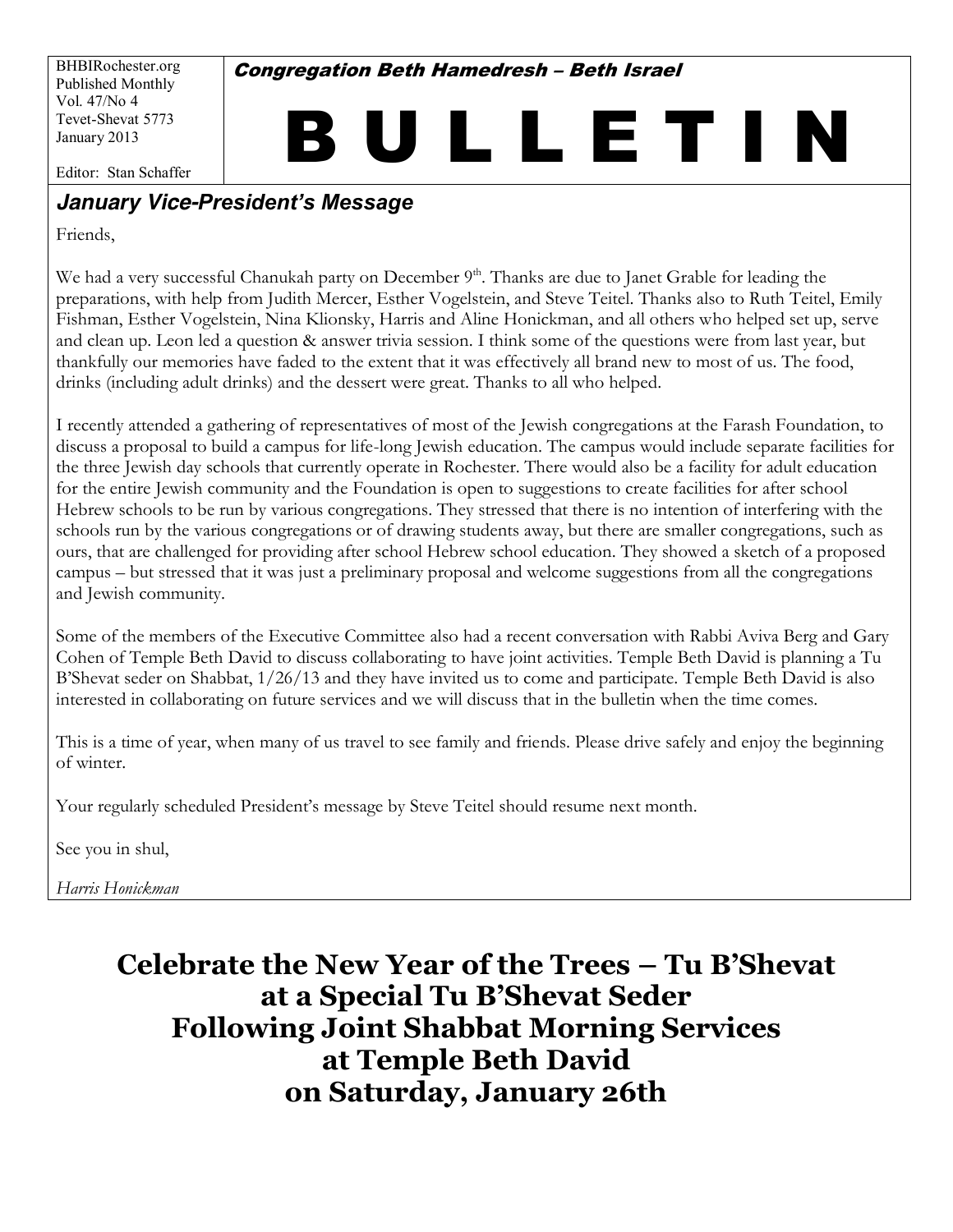# BHBI C A L ENDAR O F E V ENTS **±** JANUARY 2013

| Friday    | Jan 4  | 7:00 PM | Shabbat Evening Service at Heather Heights in Pittsford<br>Light candles at 4:30 PM                                          |  |  |  |
|-----------|--------|---------|------------------------------------------------------------------------------------------------------------------------------|--|--|--|
| Saturday  | Jan 5  | 9:30 AM | <b>Shabbat Morning Service</b><br>Blessing of the New Month.<br>Torah: Shemot                                                |  |  |  |
| Sunday    | Jan 6  | 9:00 AM | Service, Breakfast and Discussion                                                                                            |  |  |  |
| Wednesday | Jan 9  | 7:30 PM | Small Conservative Shul Collaborative Torah Study at BHBI                                                                    |  |  |  |
| Friday    | Jan 11 | 7:00 PM | Joint Shabbat Evening Service with Temple Beth Am at Beth Am<br>Light candles at 4:38PM                                      |  |  |  |
| Saturday  | Jan 12 | 9:30 AM | Joint Shabbat Morning Service with Temple Beth Am at BHBI<br>Torah: Vaeirah                                                  |  |  |  |
| Sunday    | Jan 13 | 9:00 AM | Service, Breakfast and Discussion                                                                                            |  |  |  |
| Monday    | Jan 14 | 7:30 PM | Monthly Meeting of the BHBI Board of Trustees                                                                                |  |  |  |
| Friday    | Jan 18 | 8:00 PM | Shabbat Evening Service<br>Light candles at 4:46 PM                                                                          |  |  |  |
| Saturday  | Jan 19 | 9:30 AM | Torah: Bo<br><b>Shabbat Morning Service</b>                                                                                  |  |  |  |
| Sunday    | Jan 20 | 9:00 AM | Service and Discussion                                                                                                       |  |  |  |
| Friday    | Jan 25 | 8:00 PM | Shabbat Evening Service<br>Light candles at 4:55 PM                                                                          |  |  |  |
| Saturday  | Jan 26 | 9:00 AM | Torah Study at Temple Beth David                                                                                             |  |  |  |
|           |        | 9:45 AM | Joint Shabbat Morning Service with Temple Beth David at Beth David<br>Torah: Vayechi. Service followed by Tu B'Shevat Seder. |  |  |  |
| Sunday    | Jan 27 | 9:00 AM | Service, Breakfast and Discussion                                                                                            |  |  |  |

### <u> SMALL CONSERVATIVE SHUL COLLABORATIVE TORAH STUDY</u>

The next Small Conservative Shul Collaborative Torah Study session will be held at BHBI on Wednesday, January  $9<sup>th</sup>$  at 7:30 p.m. Come join in the lively discussion along with congregants from BHBI, Temple Beth Am and Temple Beth David.

#### **DHBI WEBSITE**

Have you checked out the BHBI web site lately? If you haven't there is a lot that you're missing. The web site at www.BHBIRochester.org provides information about many aspects of our congregation, lists the BHBI calendar, has electronic versions of this and previous bulletins going back several years, has an extensive history of our congregation along with historic photos, includes photos from several BHBI dinners, picnics and other special events, and has the unique Adon Olam Songbook with information on over 100 melodies for Adon Olam.

### **MELTON ADULT MINI-SCHOOL COURSE ON THE HOLOCAUST**

The Melton Adult Mini-School is starting a new course titled 'The Holocaust As Reflected in Diaries and Memoirs' with Professor Michael Dobkowski. Students will explore first person accounts of the Holocaust. Two sessions will be available: Wednesday mornings at 10 a.m. at the Summit or Wednesday evenings at 7 p.m. at the Jewish Federation. The classes will meet on  $1/9$ ,  $1/16$ ,  $1/23$ ,  $1/30$ ,  $2/6$ ,  $2/13$ ,  $2/20$ ,  $2/27$ ,  $3/3$  and  $3/13$ . Cost: \$175. For information, contact Jacqui Lipschitz at 461-0490 x8651 or jlipschitz@jewishrochester.org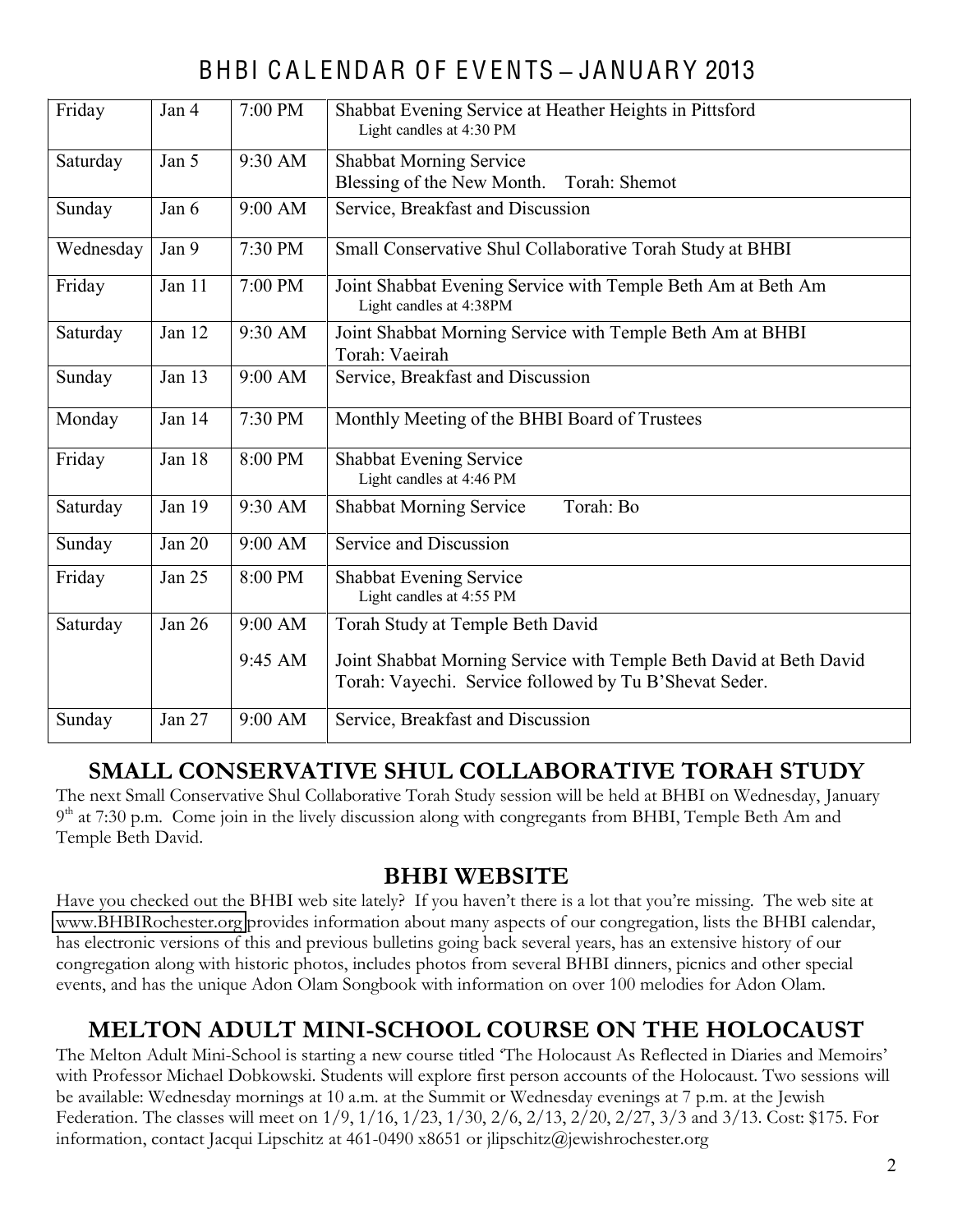#### **DONATIONS** THANK YOU FOR YOUR GENEROSITY!

#### **GENERAL FUND**

In honor of Chanukah Phil and Annette Garver

In memory of Ida Taub Esther Shiffman and Helene Davida Phillips

The Farash Foundation

In memory of Emma Aranow Eileen Kovel

In memory of Louis Gastel Ruth Polur

The Wolk Foundation

#### **THANK YOU TO OUR KIDDUSH SPONSORS** FOR THE MONTH OF DECEMBER

- December 1 The Congregation
- December 8 The Congregation
- December 15 Jill Clark-Foulkes in memory of her aunt, Barbara Bertman
- Leon Metlay and Nina Klionsky in honor of Hannah's birthday and their collegiate nieces' December 22 return home

#### **MAKE YOUR PURCHASES AT AMAZON.COM** AND SUPPORT BHBI AT THE SAME TIME!

Why not contribute to BHBI while making on-line purchases? It's easy to make purchases on-line at Amazon.com and support BHBI financially at the same time. Just go to the BHBI web page at www.BHBIRochester.org and click on the Amazon.com link. Each time you make a purchase after linking to Amazon.com from our web page, BHBI gets a percentage of the purchase price. The more you buy in this way, the more BHBI makes!

#### DO YOU KNOW ANYONE WHO IS UNAFFILIATED AND INTERESTED IN JOINING A CONGREGATION?

Let them know about BHBI's special free 3 month trial membership (available to prospective first-time new members only). Have them contact BHBI at 244-2060 or BHBI@frontiernet.net and we will be happy to give them information about BHBI and this great offer!!

#### THE SHERUT PROJECT

The Jewish Federation has developed a new program called The Sherut Project to engage 25-45 year olds to shape our Jewish future. The Sherut Project will offer meaningful Jewish education opportunities tailored to individual needs. It will assist individuals in networking with other young professionals around multiple disciplines. Members will be encouraged to engage in service to the Jewish and general community and will connect families in meaningful Jewish contexts. The Sherut Project will also connect young Jewish adults with activities interest in the global Jewish world. As part of The Sherut Project, the Federation is offering a program called Ramim which debuted in 2010-11 to resounding success. This extraordinary global platform partners professionals in Rochester with those in Modi'in, Israel, Rochester's Partnership 2Gether community. Participants share ideas, strengths, challenges and models of success; empowering both communities. Built into the program are opportunities for personal, professional and spiritual growth. The next information session will be held on Thursday, January 3rd at 7:30 pm at the Jewish Federation. For information or to RSVP contact Debbie Zarkowsky at  $dzarkowsky@jewishrochester.org. Subsequently, IYROC - a Jewish business/networking group, will host an event$ for young Jewish professionals and graduate students ages 21-35 on Monday, January 14<sup>th</sup> at 7:00 p.m. at a site yet to be determined. Dennis Kessler will be speaking. For more information or to RSVP, contact Shaina Kovalsky at jyrochester@gmail.com.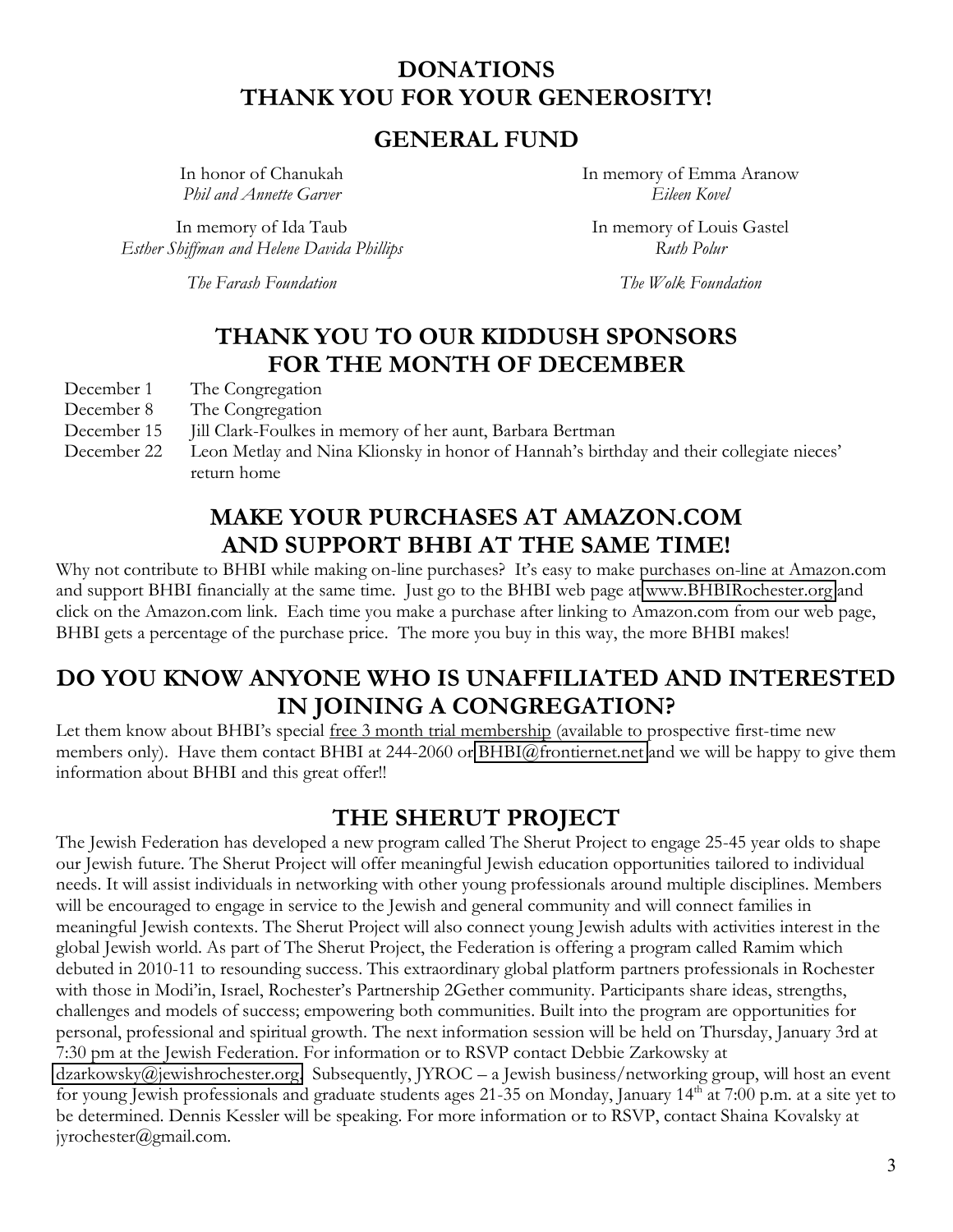## **YAHRZEITS**

At the following Shabbat Services, we will read the names of our late loved ones whose Yahrzeits will occur on that Shabbat or during the following week

| January 4-5                                                                                                                                                   | Tevet                                              | January 11-12                                                                                                                                                                             | Shevat                | January 18-19                                                                                                                                                                        | Shevat                                                | January 25-26                                                                                                                                                                              | Shevat                                                   |
|---------------------------------------------------------------------------------------------------------------------------------------------------------------|----------------------------------------------------|-------------------------------------------------------------------------------------------------------------------------------------------------------------------------------------------|-----------------------|--------------------------------------------------------------------------------------------------------------------------------------------------------------------------------------|-------------------------------------------------------|--------------------------------------------------------------------------------------------------------------------------------------------------------------------------------------------|----------------------------------------------------------|
| Goldie Simon*<br>Leah Keyfetz*<br>Joseph Morris*<br>Esther Sanzel*<br>Samuel Meilstein*<br>Ida Boyarsky*<br>Philip Hershkowitz<br>Jack Glazer<br>Joe Lazarus* | 23<br>24<br>24<br>24<br>26<br>27<br>27<br>28<br>28 | Jean Spencer<br>Morris Weinstein*<br>Etta Levinson*<br>Ida Silver*<br>Sidney Appelbaum*<br>Jacob Komenski*<br>Morris Suskind*<br>*Denotes name<br>memorialized on<br><b>BHBI</b> Memorial | ↑<br>4<br>4<br>6<br>6 | Herman Strauss*<br>Dvora Brodie*<br>Samuel Goldman*<br>Daniel Hirsch*<br>Hyman Aaron Nusbaum*<br>Jacob Swartz<br>Miriam Weinberger<br>Abraham Newell*<br>Anna Sanow<br>Rose Salzberg | 8<br>9<br>9<br>10<br>10<br>12<br>12<br>13<br>13<br>14 | Gidda Strauss*<br>Morris Gurian*<br>Stanley Clark*<br>Samuel Spencer<br>Gitla Perkal*<br>Besse Gold<br>Benjamin Lapides*<br><b>Alexander Phillips</b><br>Simon Pogal*<br>Jacob Rubinstein* | 16<br>17<br>18<br>18<br>18<br>20<br>20<br>21<br>21<br>21 |
|                                                                                                                                                               |                                                    | Plaque                                                                                                                                                                                    |                       |                                                                                                                                                                                      |                                                       |                                                                                                                                                                                            |                                                          |

We pray that our mourners will be comforted among all the mourners of Zion and Jerusalem and that the memory of the deceased continues to be a blessing to all who knew them.



So far our TOPS Gift Card fundraiser has been quite successful. Remember, TOPS Gift Cards are now available through BHBI in \$50 denominations. To purchase TOPS Gift Cards, contact Stan Schaffer at 473-8072 or by e-mail at stanschaffer@frontiernet.net

## **MEMORIAL PLAQUES**

You can also memorialize a friend or loved one on a BHBI memorial plaque. Our memorial plaques are very reasonably priced. For more information, contact Stan Schaffer at 473-8072 or stanschaffer@frontiernet.net

## **GOODSEARCH.COM**

Goodsearch.com is an on-line internet search program that pays non-profit organizations like BHBI a fee every time someone uses their search service. Go to www.goodsearch.com, enter the search term that you want and put in BHBI on the line where it says Who Do You Goodsearch For? BHBI will benefit from each search you make!

### **AD SPONSORS**

We are always looking for additional businesses that are interested in placing an ad in the BHBI Bulletin. If you know of someone whose business or company may be interested, contact Stan Schaffer at 473-8072 or by e-mail at stanschaffer@frontiernet.net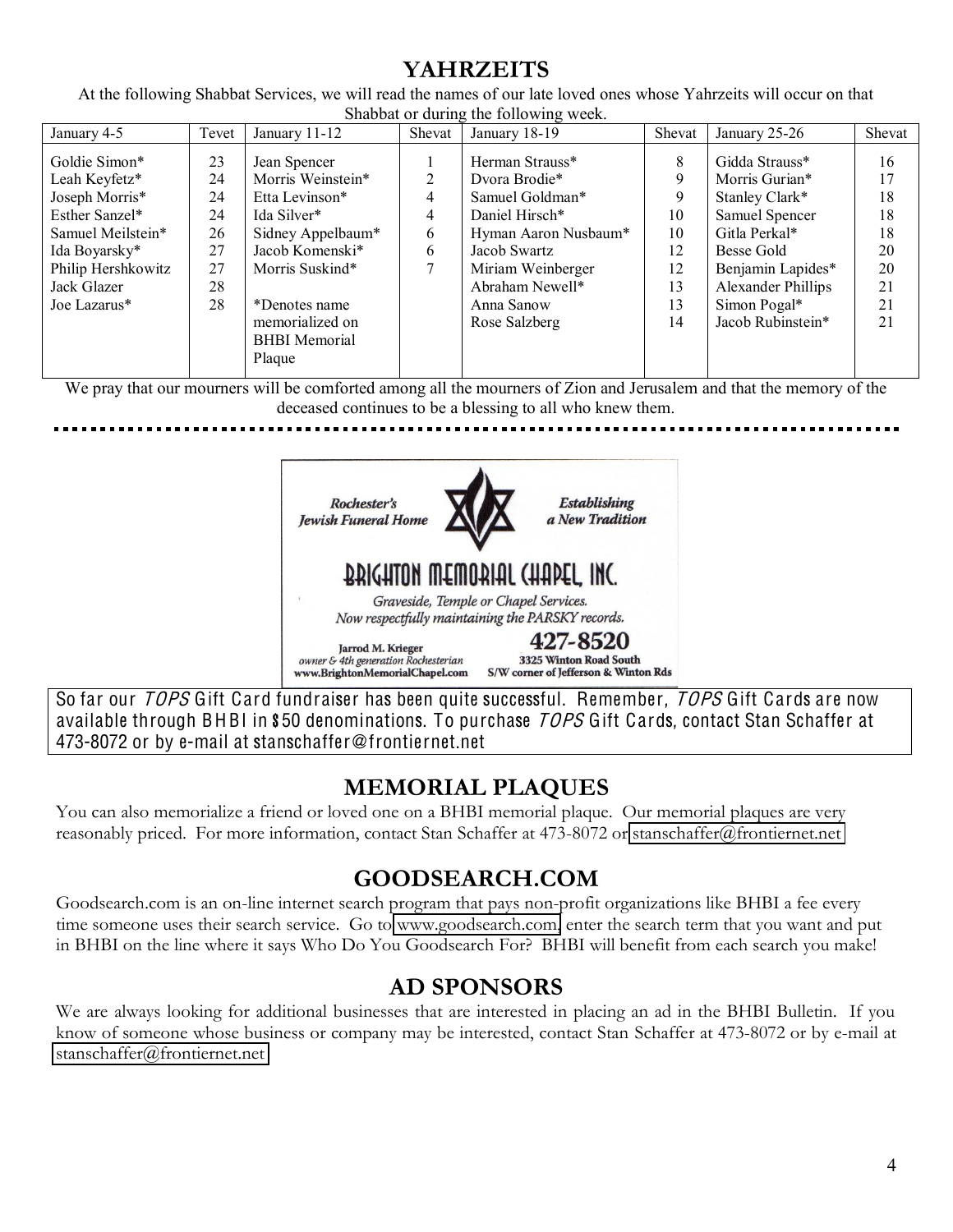#### Tu B'Shevat **Adapted from Kolel.org**

Perhaps even more than any other Jewish holiday, Tu B'Shevat has evolved over two thousand years of Jewish history. This year, Tu B'Shevat falls on Saturday, January 26, 2013. The words Tu B'Shevat literally mean "the fifteenth [day in the month] of Shevat." Originally, in post-biblical times, Tu B'shevat was simply the yearly date for reckoning the age of trees for purposes of taxes and of orlah (the first three years during which a tree's fruit was considered strictly God's property and not to be eaten). Later, the mystics developed a Tu B'shevat Seder that represented both their connection to the land of Israel and reflected their ideas of God's relationship to the world using the imagery of a cosmic tree.

At the beginning of the Zionist movement, Tu B'Shevat again took on new meaning as planting trees became a symbol for the Jewish re-attachment to the land of Israel. The most recent transformation has re-popularized Tu B'Shevat into a holiday of Jewish environmentalism as a sort of Jewish Earth Day because of its association with trees and, by extension, with nature.

#### **Judaism & Trees**

Trees figure prominently in Jewish literature and lore—from the very first trees planted at creation and the Garden of Eden, to the trees worshipped by King Ahaz in the final chapters of the Bible. In the Bible, the Hebrew word for tree appears over 150 times, and more than 100 different kinds of trees, shrubs and plants are named. The Mishnah (Masechet Zera'im in particular deals with laws of agriculture) adds hundreds of names of plants. Midrashim, too, often use plants in similes and parables. In all, over 500 different plants are mentioned in classical Jewish sources.

Trees and plants were important in the ancient world. Trees furnished wood for construction of buildings, boats, furniture and smaller articles. Many trees provided nutritious and tasty fruit. Grains and vegetables were cultivated and wild plants were gathered. Other plants were used for food, medicinal purposes, herbs and spices, incense important for use in sacrifices, rope and cloth fibers. Sap and oils were extracted from plants and trees.

#### What are trees?

Trees are the tallest and longest living plants on the earth. It is difficult not to be inspired by an enormous tree, whose roots are in the earth, yet whose branches seem to touch the very sky. Today, since many buildings dwarf trees, and we are jaded, we need to go to the redwood forests to be impressed by these towering giants, in the ancient world, trees would have been the tallest structures, (except for mountains, which also were often a site of sacred power). Trees typically survive for several human generations, and their longevity must have also impressed the ancient Israelites. For these reasons, it is not surprising that trees were powerful symbols for the ancient Israelite, and many significant trees are featured in biblical stories.

Most of us today live much farther removed from the natural world than did our biblical ancestors who lived and worked outdoors for much of their lives. It is only natural that the Bible used images of the great outdoors that surrounded them. Although the Bible is not a botanical textbook, and often mentions plants and trees only incidentally, the Bible is rich in natural imagery, metaphors and parables. Often, our understanding of the biblical text is impoverished because we no longer appreciate their meaning.

The Bible uses images and descriptions of trees but is not meant to be a botanical encyclopedia. The names and descriptions of plant (and animal) life are casual; many common species of plants are not mentioned in the Bible (like the carob), while others appear only once (such as ebony, pistachio, and walnut). Tu B'Shevat is a day in the Jewish calendar which encourages us to take a deeper look at our connection to trees and to the nature of Israel.